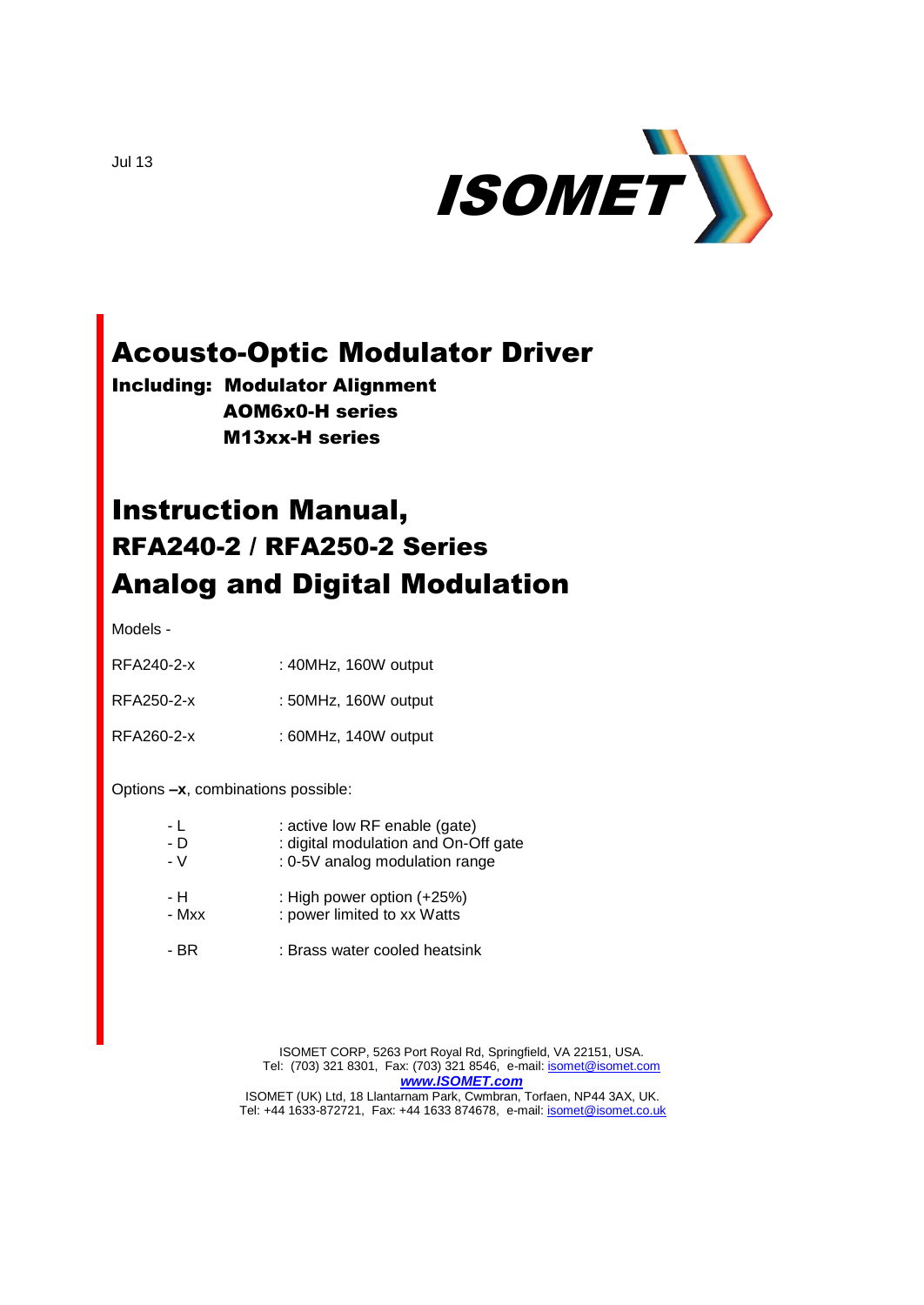

#### 1. GENERAL

The RFA2x0-2 Combined Analog Driver and Power Amplifier is a fixed frequency RF power source specifically designed to operate with the AOM600 series of acousto-optic high power modulators. The driver accepts independent Modulating and Gate inputs and provides a double-sideband amplitude modulated RF output to the acousto-optic modulator. A summary of the driver specification is shown in the following table:

| Model    | Use With      | <b>Center Frequency</b> | <b>Total Output Power</b> |
|----------|---------------|-------------------------|---------------------------|
| RFA240-2 | AOM640 series | 40MHz                   | $>$ 160.0 Watt            |
| RFA250-2 | AOM650 series | 50MHz                   | $>$ 160.0 Watt            |
| RFA260-2 | AOM660 series | 60MHz                   | > 140.0 Watt              |

Figure 3 is a block diagram of the driver. The center frequency is determined by a free-running quartzcrystal oscillator. The frequency is accurate to within  $\pm$  0.005% and the stability is better than  $\pm$ 0.003%; the oscillator is not temperature stabilized.

A high-frequency, diode ring modulator is used to amplitude-modulate the RF carrier. A single turn potentiometer provides gain control for adjusting the maximum r-f power for both outputs of the Driver.

The amplitude-modulated r-f is divided and applied to two power amplifier stages. MMIC r-f pre-amplifiers isolate this low level modulation circuitry from the power amplifier stages. The two power amplifier stages function in parallel and are designed to operate at full rated power into a 50 $\Omega$  load with 100% duty cycle.

There are two control inputs, 1: Gate and 2: Modulation The modulation input is configured at the factory to be either analog (see 2A) or digital (-D) option (see 2B).

1: The TTL Gate input disables the RF Output. Default condition is RF On. A TTL high level will gate the RF **Off**. If not connected or driven low (< 0.8V), the RF will be gated **ON.** (See section 2.1)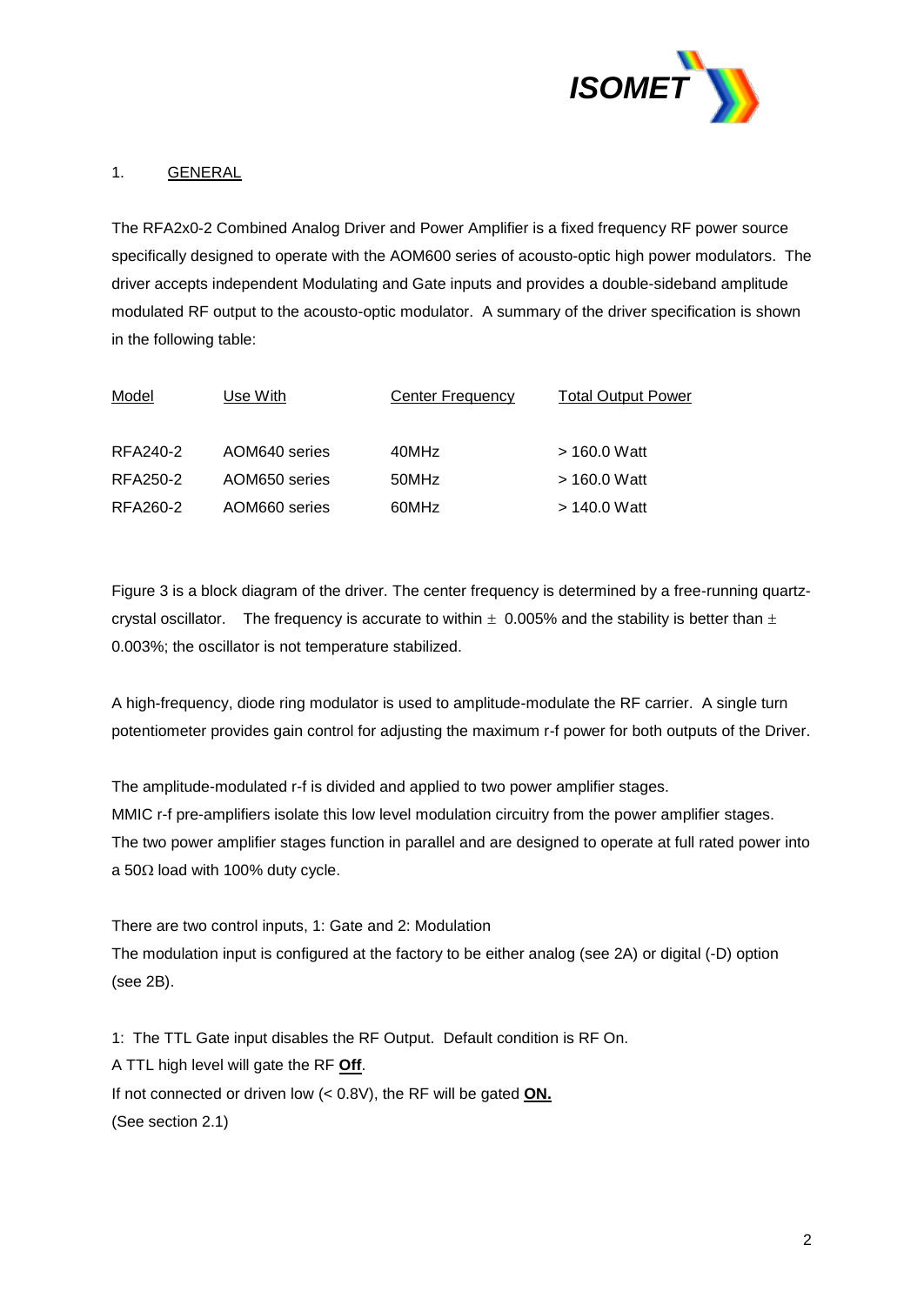

#### 2A: Applies to all drivers except -D

Analog modulation. This configuration gives variable amplitude control of the RF power (see section 2A). An input swing of 10 volt (positive with respect to ground) will result in 100% depth of modulation. An input voltage of less than 0.4V will drive the RF Off.

An input of 10V will result in maximum RF output as pre-set by the RF power adjustment potentiometer.

#### or

2B: Applies to drivers with –D option (see section 2B).

Digital modulation. This configuration gives bi-level On:Off amplitude control of the RF power. A TTL high level will turn the RF **ON** and will result in maximum RF output as pre-set by the RF power adjustment potentiometer.

The rise and fall times for the amplifier from either modulation or gate inputs is identical. (approx 200nsec).

The maximum RF output is set by the power adjust potentiometers PWR ADJ2

#### **NOTE : Maximum RF power = fully clockwise**

**The video analog input level must not exceed 15 volts The digital input levels must not exceed 7 volts Water cooling is mandatory. The heatsink temperature must not exceed 70C. Corrosion inhibitor should be added to the cooling water**

### **SERIOUS DAMAGE TO THE AMPLIFIER MAY RESULT IF THE TEMPERATURE EXCEEDS 70C. SERIOUS DAMAGE TO THE AMPLIFIER MAY ALSO RESULT IF THE RF OUTPUT CONNECTOR IS OPERATED OPEN-CIRCUITED OR SHORT-CIRCUITED.**

A low impedance d-c power supply is required. The operating voltage is +24V or +28Vdc at a current drain of approximately 12A. The external power source should be regulated to  $\pm$  2% and the power supply ripple voltage should be less than 200mV for best results. Higher RF output power is achieved at 28Vdc.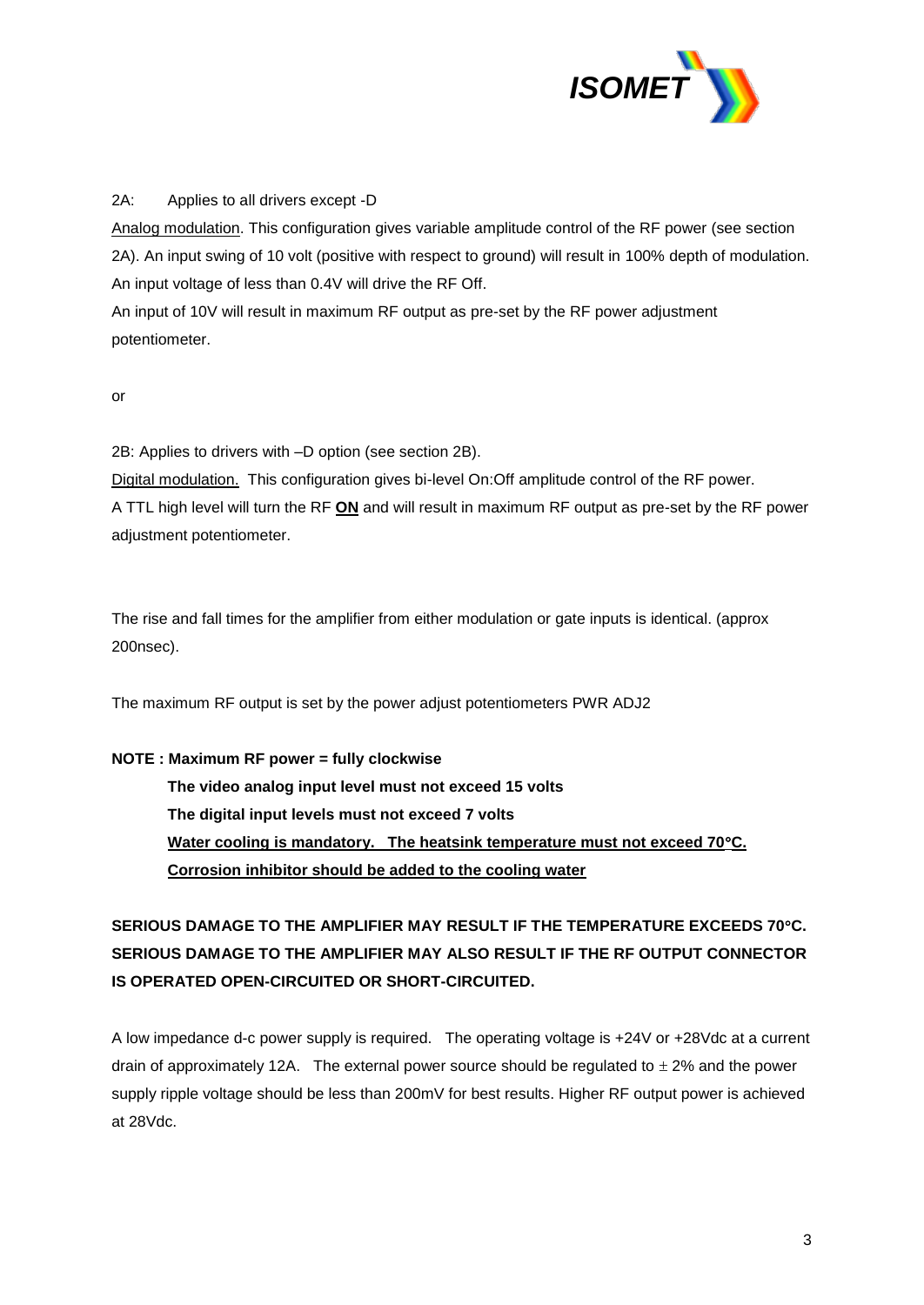

#### 2A. ANALOG MODULATION

To intensity modulate a laser beam in an acousto-optic modulator requires that the amplitude of the applied RF carrier is varied according to the required baseband information. From the viewpoint of intensity modulation, the deflection efficiency equation is normalized as:

> $i<sub>1</sub>$  $=$  Sin<sup>2</sup> (kE<sub>RF</sub>)

where  $i_1$  is the instantaneous intensity in the first order diffracted beam and  $E_{RF}$  is the instantaneous RF envelop voltage across the AO matched transducer.

In effect, the acousto-optic interaction demodulates the RF carrier, transforming the modulation envelop (baseband signal) into intensity variation of the first order diffracted laser beam.

Typical analog modulation RF waveforms are shown above.



RF Carrier



Modulation Input



Amplitude Modulated RF Output applied to the AOM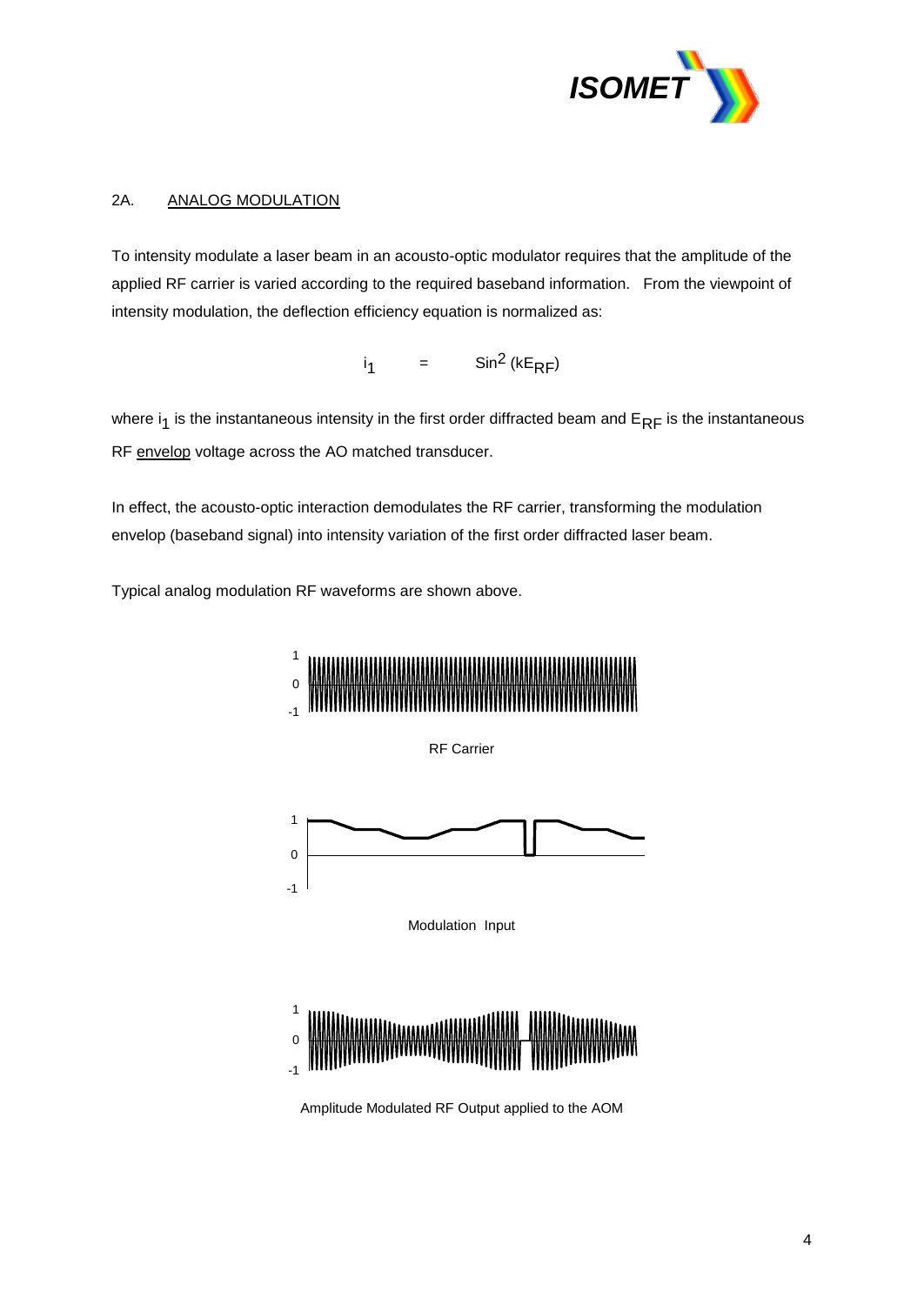

### 2B. DIGITAL MODULATION

To On:Off modulate a laser beam in an acousto-optic modulator requires the amplitude of the applied RF carrier to be switched according to the required baseband digital information. The equivalent waveforms for digital modulation are shown below







Modulation Input



Modulated RF applied to the AOM

Basic AO calculations are given in Figure 5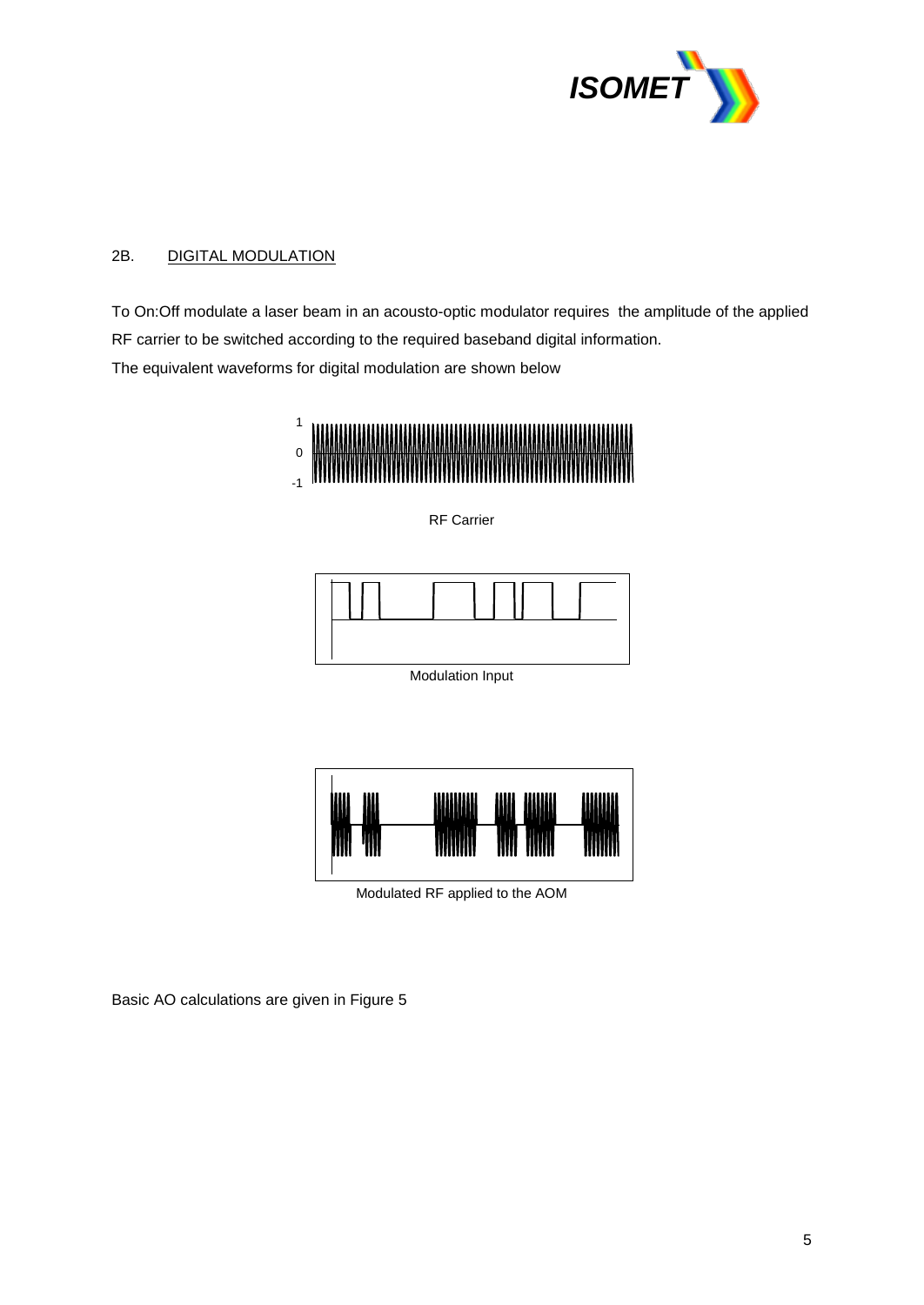

#### 2.1 GATE INPUT

In addition to the Modulation input, these drivers feature a RF Gate Input, that can be driven to disable/enable the RF output

For the RFA2x0-2 drivers, the RF modulation is a combination of modulation and digital gate inputs as illustrated below for analog modulation drivers.



Figure 1: Typical Analog Modulation Waveforms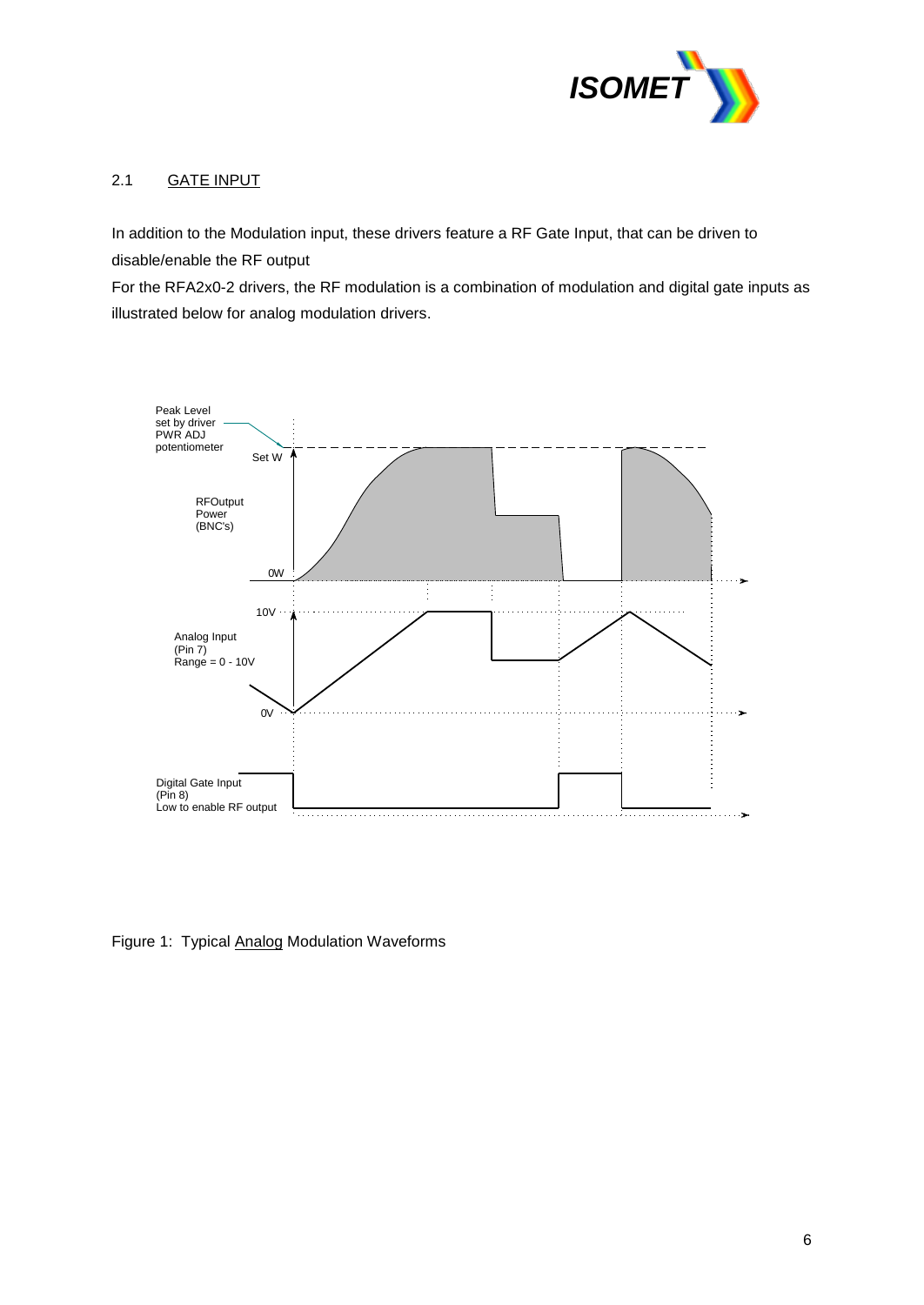

#### 2.2 LED INDICATOR

The front panel LED indicator serves to indicate a number of possible operating states. The LED will illuminate RED or GREEN when the DC power is applied and the Interlocks are valid. The RF outputs may be "live" if the LED is illuminated RED or GREEN. The colour will depend on the average RF output level.

- Shows GREEN when the RF outputs are live and provided that :
	- a) the modulation duty cycle is more than 20% (approx).
	- b) the RF CW power is > 20% (approx) of the driver maximum power
- Shows RED when one or both RF outputs have low average power
	- e.g. a) Modulation OFF
		- b) RF power set to less than approximately 20% of the maximum driver RF power
		- c) Modulation duty cycle is less than approximately 20%

#### LED Off

The LED will not illuminate if :

- a) the internal driver thermal interlock switch is open (Over temperature fault)
- b) the AOM thermal interlocks switch is open (Over temperature fault)
- c) the AOM thermal interlock is not connected to the driver interlock input
- d) the DC supply is off.

The thermal interlocks will reset once the AO device and / or RF driver are cooled below the switching temperature.

- The driver thermal switch over-temperature threshold is 50deg C
- The AOM600 series thermal switch over-temperature threshold is 32deg C

The hysterisis of the thermal switches is 7-10deg C.

Once in a fault state the coolant temperature may need to be reduced to reset the thermal switches.

e.g. for the AOM, less than 22deg C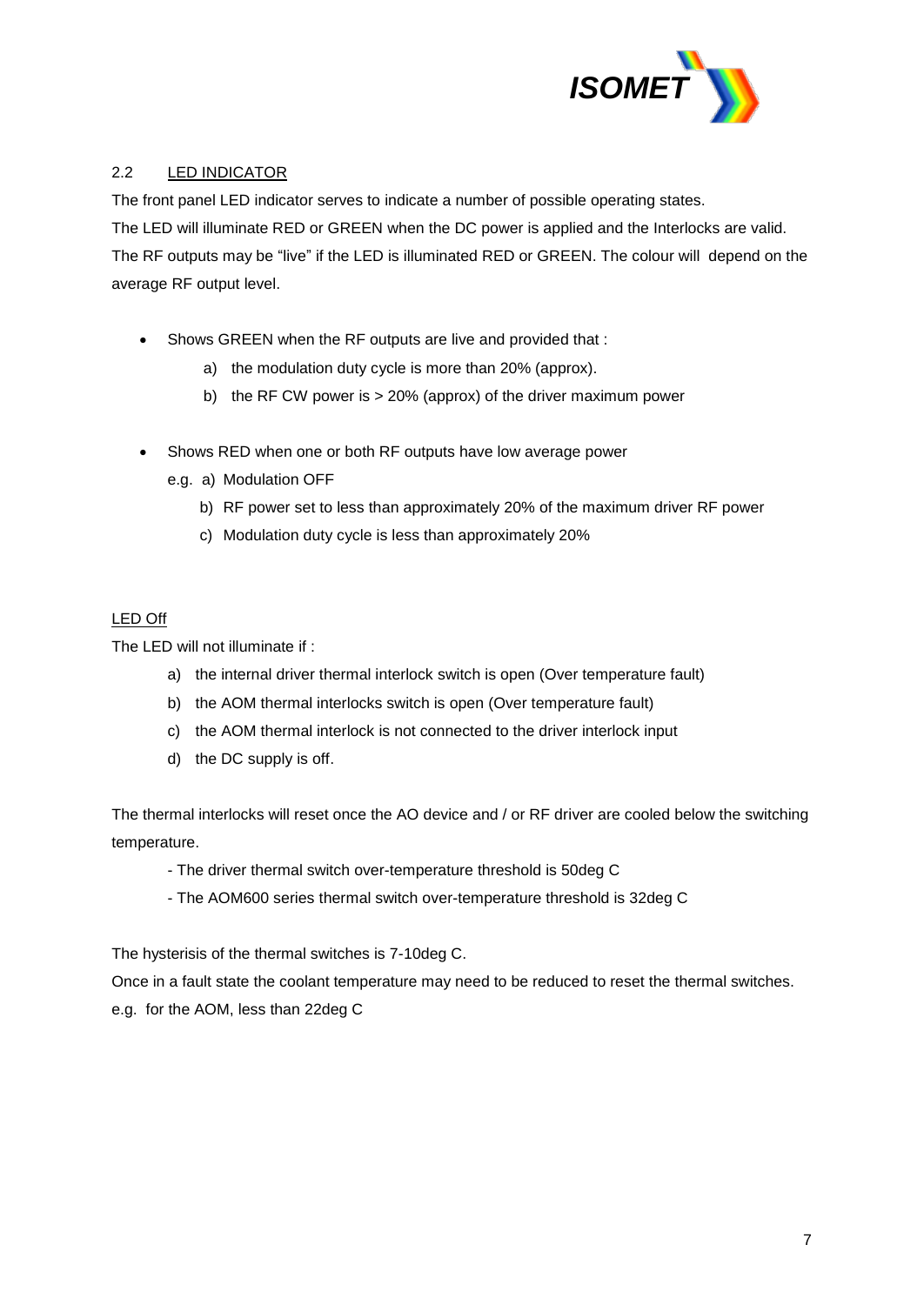

#### 3. INSTALLATION AND ADJUSTMENT

Connect cooling water to the RFA2x0-2. Minimum flow rate of 1 litre/minute at < 25 deg.C. For optimum AO performance ensure the flow rate is more than 2 litres/minute at < 20 deg.C

Refer to Figure 2. Use of a Corrosion inhibitor is strongly advised.

Connect cooling water to the AO device.

Due to the high RF power dissipated in the AO modulator, it is paramount that the device is operated only when water cooling is circulating.

- 3.2 With no d-c power applied, connect the + 24V (or +28V) DC in to the center terminal of the feed-thru terminal. DO NOT APPLY POWER.
- 3.1 Connect the BNC output RF1 to the acousto-optic modulator input J1 (or a  $50\Omega$  RF load, if it is desired to measure the RF1 output power).

Connect the BNC output RF2 to the acousto-optic modulator input J2 (or a  $50\Omega$  RF load, if it is desired to measure the RF2 output power). (Connection order is not critical)

3.4 Connect the Interlock of the acousto-optic modulator (mini 3-pin snap connector) to the enable inputs on the 15-pin D-type connector of the RFA2x0-2. Connect pin 1 of 'D' to the centre pin 1 and pin 9 of 'D' to the outer pin 2. (See Figure 4)

If the temperature of the modulator exceeds 32ºC or the internal driver temperature exceeds 70ºC then the interlock connection becomes open circuit, disabling the RF output. An LED indicator illuminates when the Interlocks are closed and the RF is enabled. In addition, a open drain 'interlock valid' signal output is provided on pin 2 of the D-type connector for remote monitoring purposes.

3.5 Adjustment of the RF output power is best done with amplifier connected to the acousto-optic modulator. The Amplifier maximum output power is factory preset to approx 45W per output (90W total).

The optimum RF power level required for the modulator to produce maximum first order intensity will be differ depending in the laser wavelength. Applying RF power in excess of this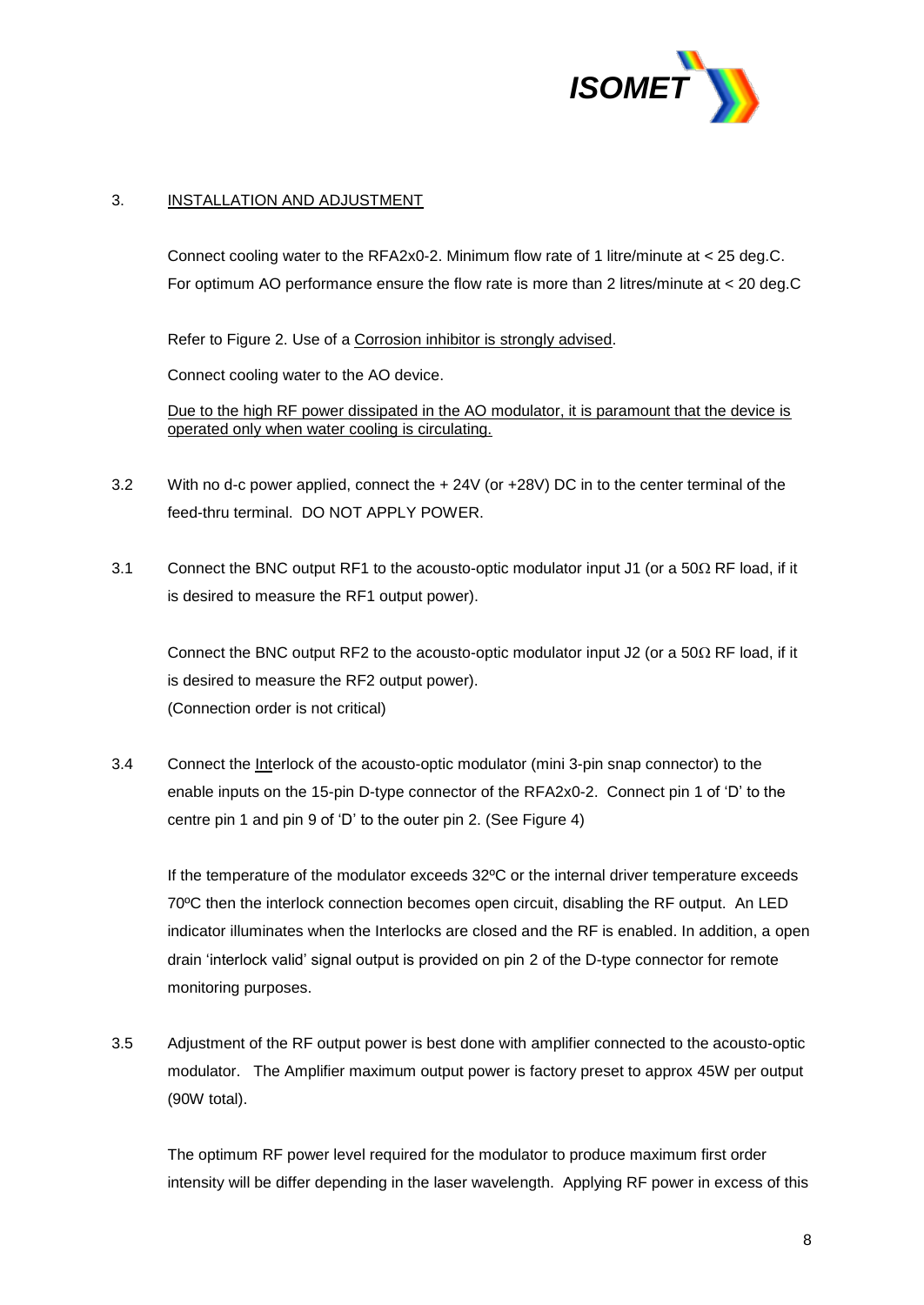

optimum level will cause a decrease in first order intensity (a false indication of insufficient RF power ) and makes accurate Bragg alignment difficult. It is therefore recommended that initial alignment be performed at a low RF power level.

- 3.6 Locate the PWR ADJ 2 access hole on the driver end plate.
- 3.7 With an insulated alignment tool or screwdriver rotate the PWR ADJ potentiometer fully anticlockwise (CCW) i.e. OFF, then clockwise (CW) approx 1/2 turn.
- 3.8 Apply DC to the amplifier.
- 3.9 For analog modulation drivers e.g. RFA240-2 or RFA250-2 apply a 10.0V constant modulation signal to the modulation inputs on the D-type connector. Connect pin 7 of 'D' to the signal and pin 14 of 'D' to the signal return.

*or* 

- 3.10 For digital modulation drivers e.g. RFA240-2D / RFA250-2D, apply a constant TTL **high** modulation signal to the modulation inputs on the D-type connector. Connect pin 7 of 'D' to the signal and pin 14 of 'D' to the signal return.
- 3.11 If the GATE input is to be used, apply a constant TTL **low** level (< 0.8V) to the digital Gate input on the D-type connector. Connect pin 8 of the 'D' to the signal and pin 15 of the 'D' to the signal return. Alternatively if the RF Gate control is not required, leave unconnected (except option "L" drivers).

Input the laser beam toward the centre of either aperture of the AOM. Ensure the polarization is horizontal with respect to the base and the beam height does not exceed the active aperture height of the AOM. Start with the laser beam normal to the input optical face of the AOM and very slowly rotate the AOM (either direction). See Figure 4 for one possible configuration.

- 3.12 Observe the diffracted first-order output from the acousto-optic modulator and the undeflected zeroth order beam. Adjust the Bragg angle (rotate the modulator) to maximise first order beam intensity.
- 3.13 After Bragg angle has been optimized, slowly increase the RF power by turning PWR ADJ2 clockwise until maximum first order intensity is obtained.
- 3.14 The modulator and driver are now ready for use.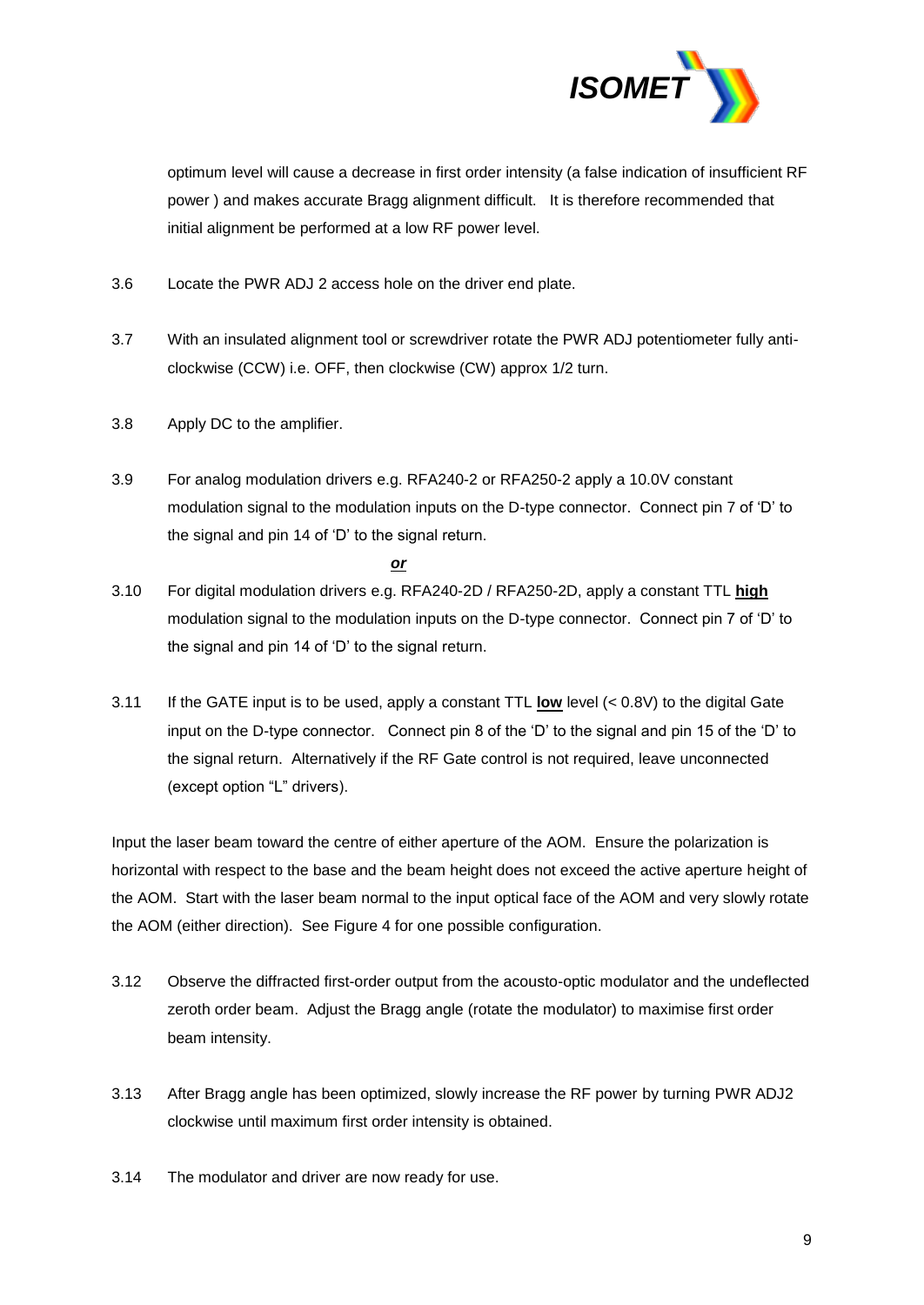

#### 4. MAINTENANCE

#### 4.1 Cleaning

It is of utmost importance that the optical apertures of the deflector optical head be kept clean and free of contamination. When the device is not in use, the apertures may be protected by a covering of masking tape. When in use, frequently clean the apertures with a pressurized jet of filtered, dry air.

It will probably be necessary in time to wipe the coated window surfaces of atmospherically deposited films. Although the coatings are hard and durable, care must be taken to avoid gouging of the surface and leaving residues. It is suggested that the coatings be wiped with a soft ball of brushed (short fibres removed) cotton, slightly moistened with clean alcohol. Before the alcohol has had time to dry on the surface, wipe again with dry cotton in a smooth, continuous stroke. Examine the surface for residue and, if necessary, repeat the cleaning.

#### 4.2 Troubleshooting

No troubleshooting procedures are proposed other than a check of alignment and operating procedure. If difficulties arise, take note of the symptoms and contact the manufacturer.

#### 4.3 Repairs

In the event of deflector malfunction, discontinue operation and immediately contact the manufacturer or his representative. Due to the high sensitive of tuning procedures and the possible damage which may result, no user repairs are allowed. Evidence that an attempt has been made to open the optical head will void the manufacturer's warranty.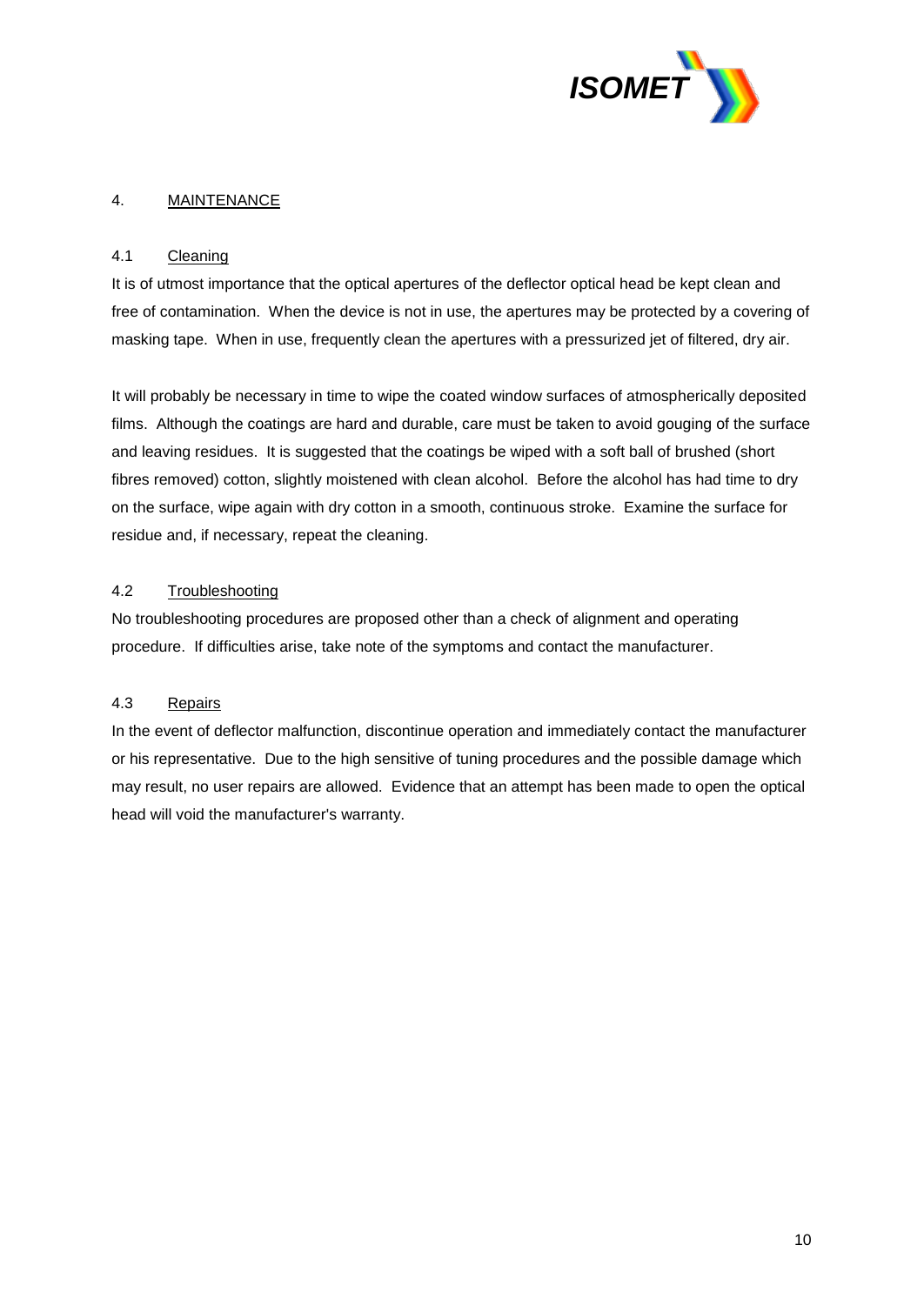

#### RFA 2x0-2 **Connection Summary**

| 1.0 | 15 way 'D' Type Control Connection                                                                          |             |                               |  |  |
|-----|-------------------------------------------------------------------------------------------------------------|-------------|-------------------------------|--|--|
|     | Signal (see notes)                                                                                          | <u>Type</u> | Pin out connection            |  |  |
|     | <b>GATE</b><br>Digital Gate **<br>TTL high $(2.7v OFFTTL low (0.0v or nc = ON[Input current 4.8mA at 5V]$   | Input       | Signal pin 8<br>Return pin 15 |  |  |
|     | <b>MODULATION</b>                                                                                           |             |                               |  |  |
|     | Analogue Version e.g. RFA240-2 or RFA250-2                                                                  |             |                               |  |  |
|     | Modulation, proportional*<br>$< 0.4V$ (off) to 10.0V(on)<br>[Input current 4.0mA at 10V]                    | Input       | Signal pin 7<br>Return pin 14 |  |  |
|     | or-D option                                                                                                 |             |                               |  |  |
|     | Digital Version e.g. RFA240-2D or RFA250-2D                                                                 |             |                               |  |  |
|     | Modulation, ON/OFF *<br>TTL high $(2.7v < V < 6.0v) = ON$<br>TTL low $(0.0v OFF[Input current 1.5mA at 5V]$ | Input       | Signal pin 7<br>Return pin 14 |  |  |
|     | <b>INTERLOCK</b><br>Interlock (NC contact) ***<br>Connect to AO modulator 'INT'<br>[Sink current 10mA]      | Input       | Signal pin 1<br>Return pin 9  |  |  |
|     | 'Interlock Valid' monitor<br>Open Drain logic, Low = OK                                                     | Output      | Signal pin 2<br>Return pin 10 |  |  |
|     |                                                                                                             |             |                               |  |  |

**Maximum applied voltage (via external pull up resistor) = 5.5V** [Maximum current = 10mA]

Input connections

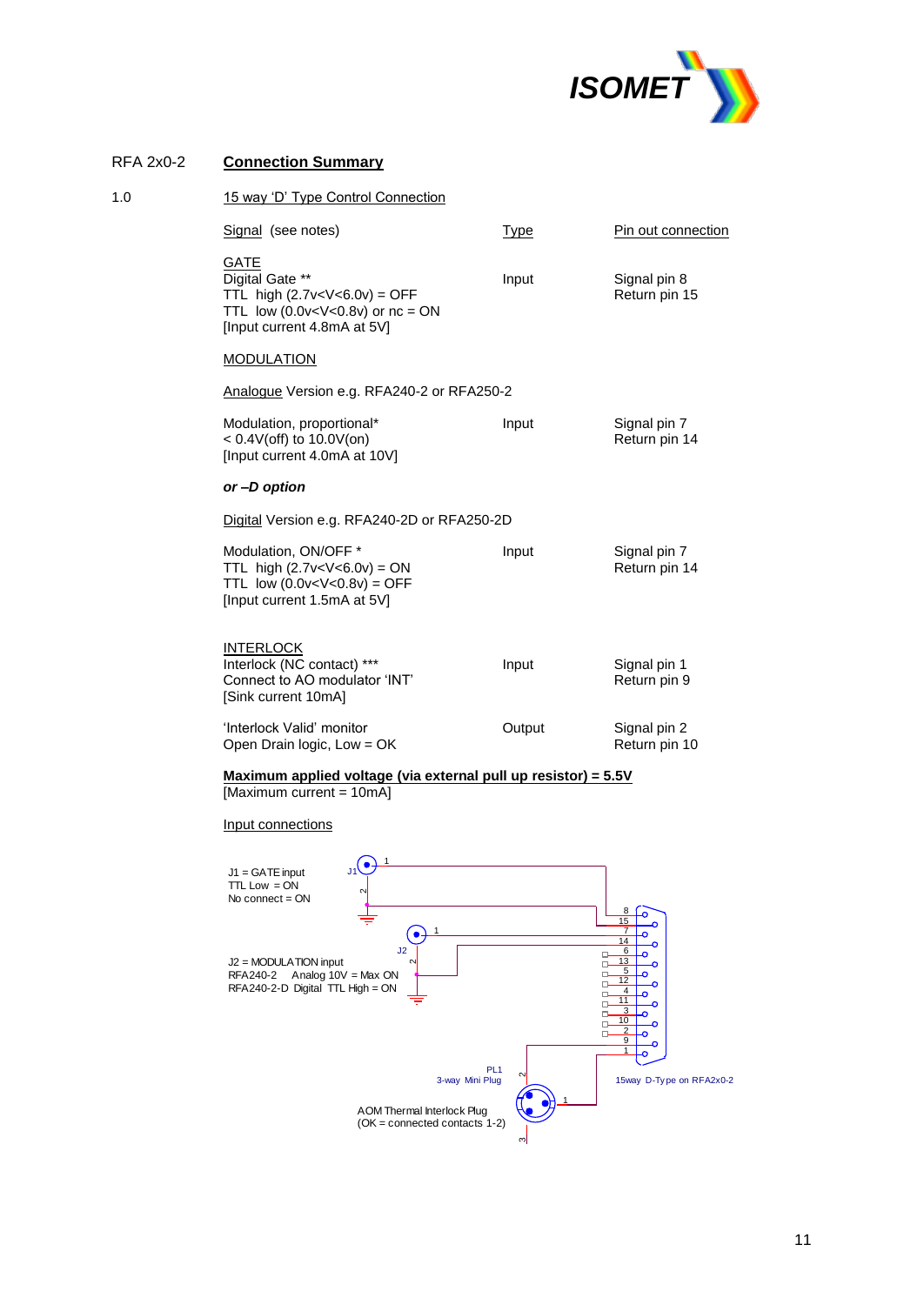

#### **Notes:**

**\*** The modulation input signal (pin 7) needs to be applied, This is always required even if the digital Gate signal (pin 8) only is used to modulate the RF power.

\*\* Except Option "-L" drivers (e.g. RFA2x0-2L) with Inverted Digital Gate

"-L" Digital Gate: TTL Low (0.0v<V<0.8v) = ON TTL High or unconnected = OFF

\*\*\* The interlock signal must be connected. Contacts closed for normal operation.

#### 2.0 Mounting Holes

4off x M5



Figure 2: Driver Installation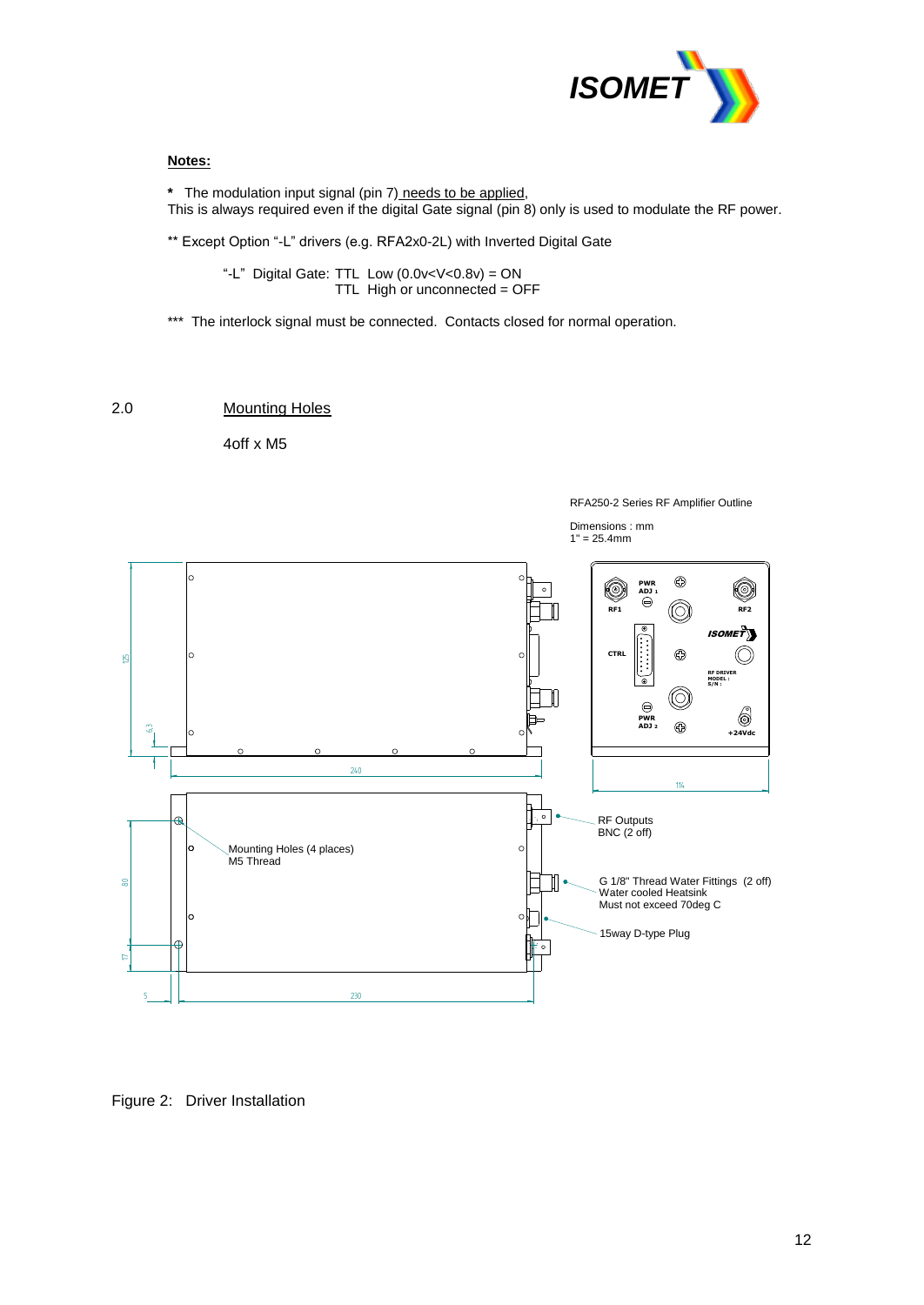







8, 10 or 12mm OD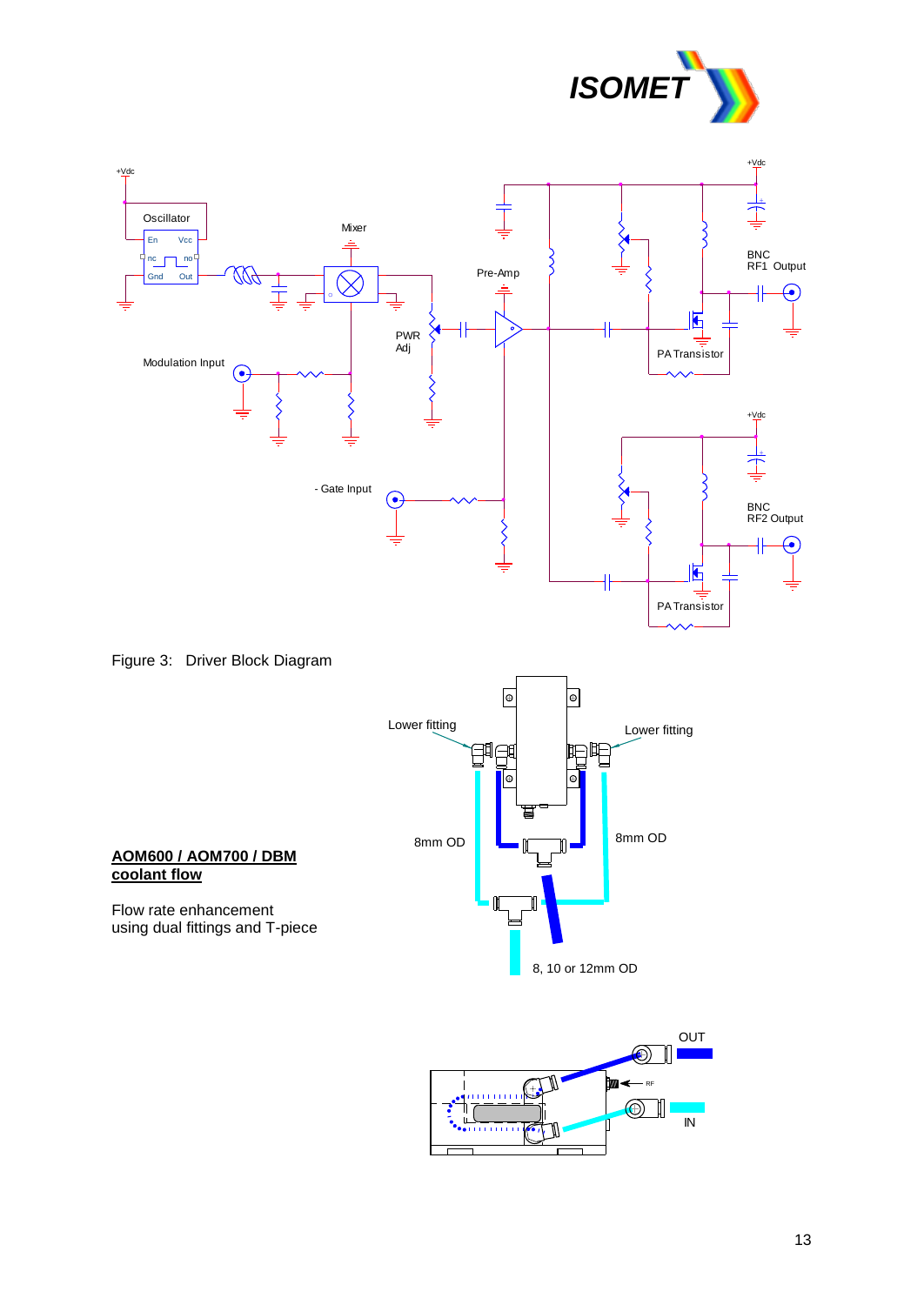



#### Figure 4: Typical Connection Configuration using RFA250 series. **Angles given are shown for 50MHz**

(Scale with frequency. At 40MHz multiply angles shown by a scale factor of 0.8)

#### **Orientation options**